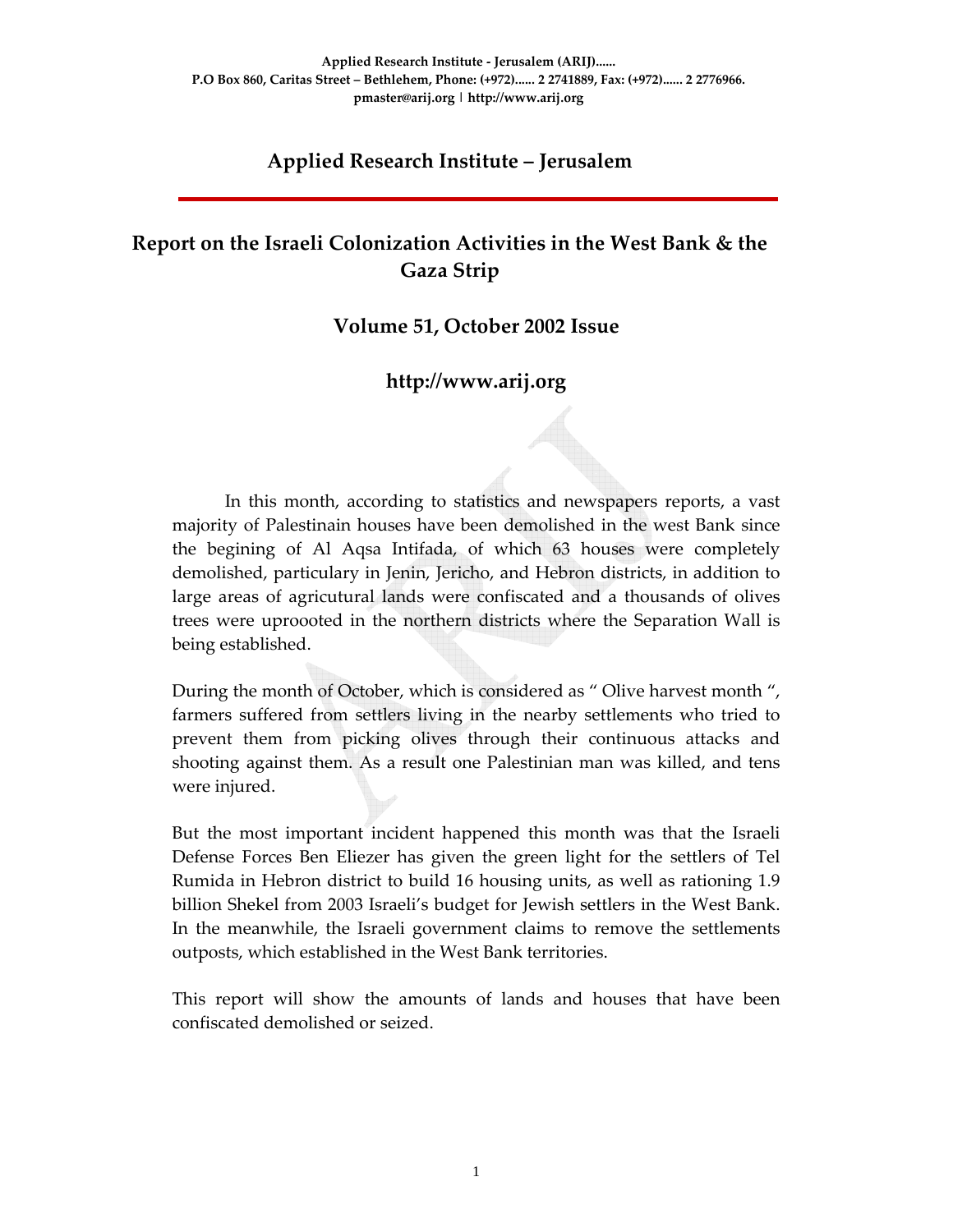# **October 1, 2002**

- Matkhan Tappuah's settlers harassed a plot of land cultivated with olive trees in Yasuf village in Salfit district. According to witnesses, the settlers started bulldozing and cutting down the trees, also prohibited farmers from reaching their land. *Quds*
- The Israeli army bulldozed an agricultural land to the south of Qalqiliya district in 'Izbat Salman village. However, the Israeli bulldozers destroyed agricultural constructions belong to Quzmar family. Meanwhile, the Israeli Authorities notified the villagers from 'Isla, 'Azzun, Habla, Kafr Thulth, An Nabi Elyas, Ras 'Atiya , Ad Dab'a, and Ras at Tira in Qalqliya district, with the confiscation orders of thousands of Dunums from their land for erecting the Separation Wall, *Quds& Jadeeda*

# **October 2, 2002**

- In Bethlehem district, the Israeli bulldozers desecrated Romanian convenient land, which is located in Al Khader village. Palestinian sources pointed out that plots of lands cultivated with olive trees have been bulldozed. *Quds& Jadeeda*
- The Israeli forces bombed a house belongs to Muhamad Ibsharat from Tammun village in Jenin district. Moreover, in Hebron district a group of settlers captured over a house belongs to Dandies family in the old city*. Quds& Jadeeda*

## **October 3, 2002**

• The Israeli authorities referring to the Israeli administration in Beit El decided to raze 100 housing units belonging to the Greek orthodox housing complex in Beit Sahur. George Qassis, one of the demolition decision victims, said that the houses owners received a demolition tenders in May, informing that the Israeli' intend to demolish their houses, under the pretext of not having building permits*. Quds* 

## **October 4, 2002**

• Villagers from Al Lubban ash-Sharqiya said that six armed settlers controlled over the main water spring that supply's the village with drinking water, also, occupied a house belong to Hamed Obidallah. The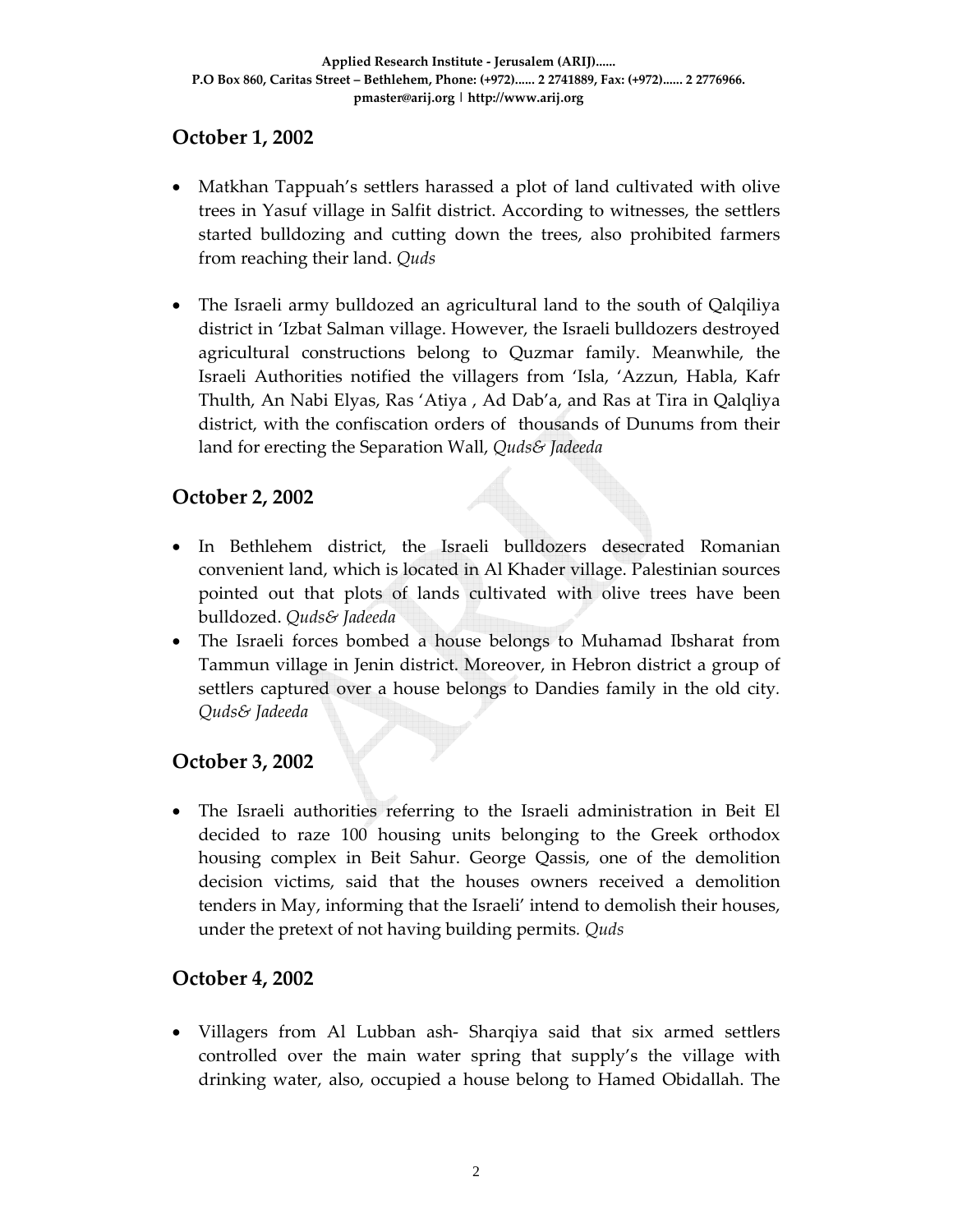villagers added that a colonization plan of controlling 400 dunums from that village is in process, Nablus district. *Quds* 

## **October 6, 2002**

- The Israeli bulldozers constructed 24‐meters wide road on nine dunums of land belongs to Muhammad Tantash, lies alongside the Qalandiya airport. *Quds*
- In Ramallah city the Jewish settlers burned a house, belongs to Aish Abu Quader . Also, a group of settlers burned another house owned by Samih Abiedalla from Al Lubban ash‐ Sharqiya village, and occupied it. *Quds*
- A group of Itamar and Gideon settlers killed a Palestinian villager called Hani Yousef and wounded two others during an attack on olive harvesters of Aqraba village near Nablus city. *Jadeeda& Haaretz*

# **October 7, 2002**

- The Jewish settlers, supported by the Israeli Forces, bulldozed 10 dunums of land that are cultivated with olive trees in Tuqu' village, which lies to the south‐east of Bethlehem city*. Quds*
- In Tulkarem district, the Israeli bulldozers demolished 12 commercial stores, which lie between Baqa ash‐Sharqiya and Baqa al‐Gharbiya villages. *Quds*
- The Israeli authorities destroyed 4 houses and 5 barracks in Imreiha village near Yabad in Jenin district, under a pretext that the constructions were built without permits. The houses owned by; Ibrahim , Adied, Akram, and Awad Hamduni. As well as, the Israeli forces dispatched a"house demolition warning" to 15 villagers under the same pretext*. Quds*
- Eyewitnesses confirmed that the Israeli forces bulldozed tens of dunums from land cultivated with olive trees that are belonging to Sa'ir and Beit Ta'mir villagers in Hebron and Bethlehem districts, where hundreds of trees have been uprooted. *Quds*

**October 8, 2002**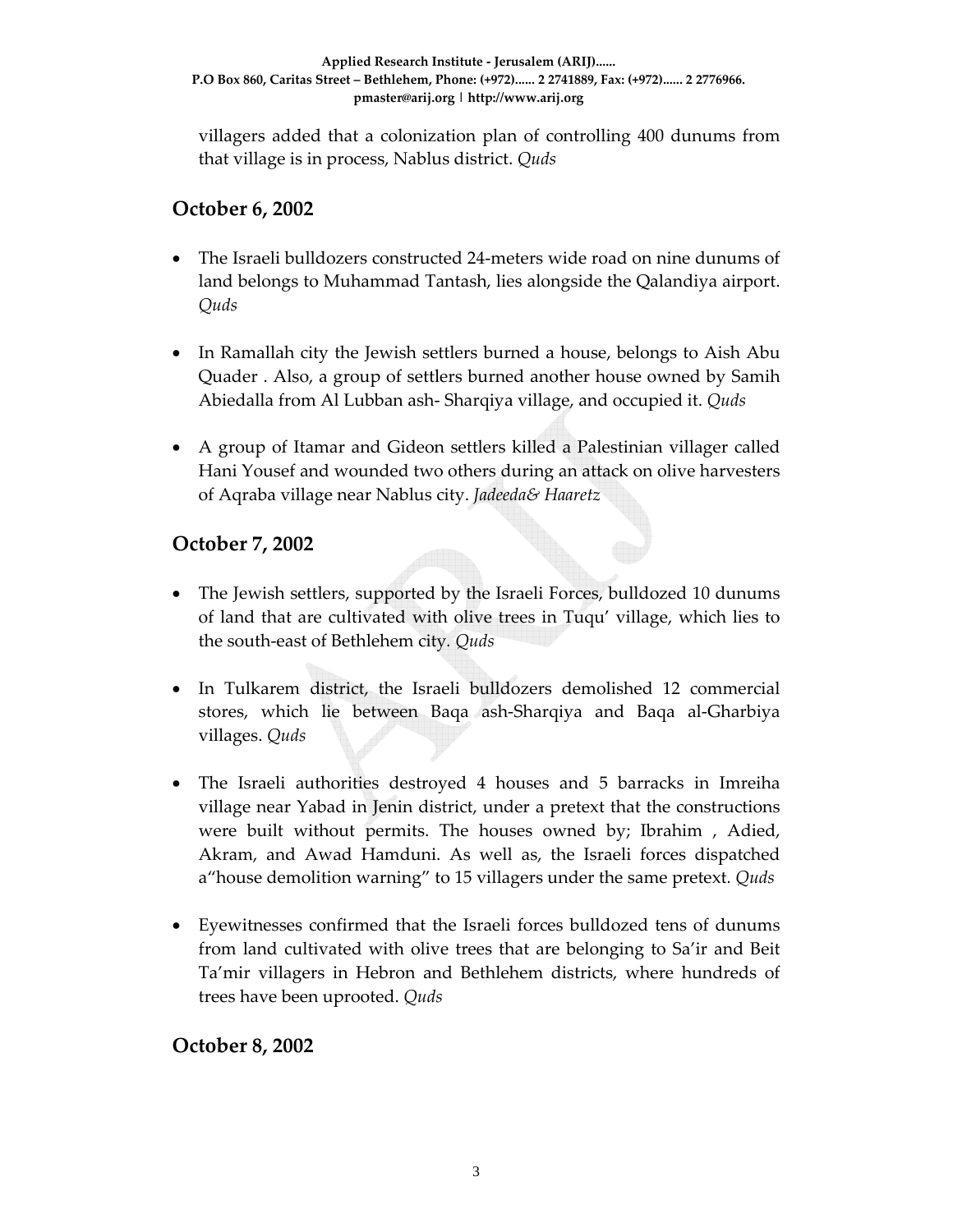- The Israeli bulldozers, with the settlers of Shilo and Maale Levona, devastated a vast area of land planted with olive trees, however, they uprooted hundreds of trees from Sinjil and Turmus'ayya villages, north of Ramallah's district.
- A villager from Sinjil said that the settlers uprooted more than 182 of olive trees that were planted close to Nablus‐Ramallah's main road. He added that Shilo and Maale levonh settlers seized 2000 dunums of Sinjil's lands during the past months. *Quds*
- In Qalqiliya district, the Israeli bulldozers with the company of heavy artilleries, started leveling a vast area from 'Izbat Jal'ud village for annexing it within the Separation Wall. Ahmad Jalud, the local council leader, clarified that the bulldozing land, estimated at 70 dunums, is planted with olive and citrus trees. At the same time, the Israeli forces destroyed wide areas in 'Izbat Salman, which is near Izbat Jal'ud , and put down a new benchmarks to become 45 dunums of confisicated land area for the benefit of the Separation Wall . it is important to mention that more than 2600 of dunums from 'Izbat Salman were expropriated for the Separation wall, while the bulldozing process are occuring now in another 600 dunums of land. *Quds*

## **October 9, 2002**

- The Israeli army flattened three Palestinian houses over its properties. The houses belong to Bilal Khader, Maher Kasem and Abedel Latif Albisher from the Salfit district. The houses sheltered 27 people. *Quds*
- The Israeli forces uprooted over 30 olive trees belong to Mefleh Othman. in Beit lid village beside Enav settlement to the east of Tulkarem City. *Quds*
- The Israeli forces uprooted three illegal settlement outposts. The removed outposts listed as Giat, Near the Karny Shomron settlement, Mitzpeh Shaharit near Bruqin and Wadi haramiyeh, north of Ramallah district. *Jpost*
- Tens of Israeli soldiers dispatched a letter for the Prim-Minster, Arial Sharon, demanding the dismantling of 109 settlements, which were established throughout the last five years in the West Bank territories. *Quds*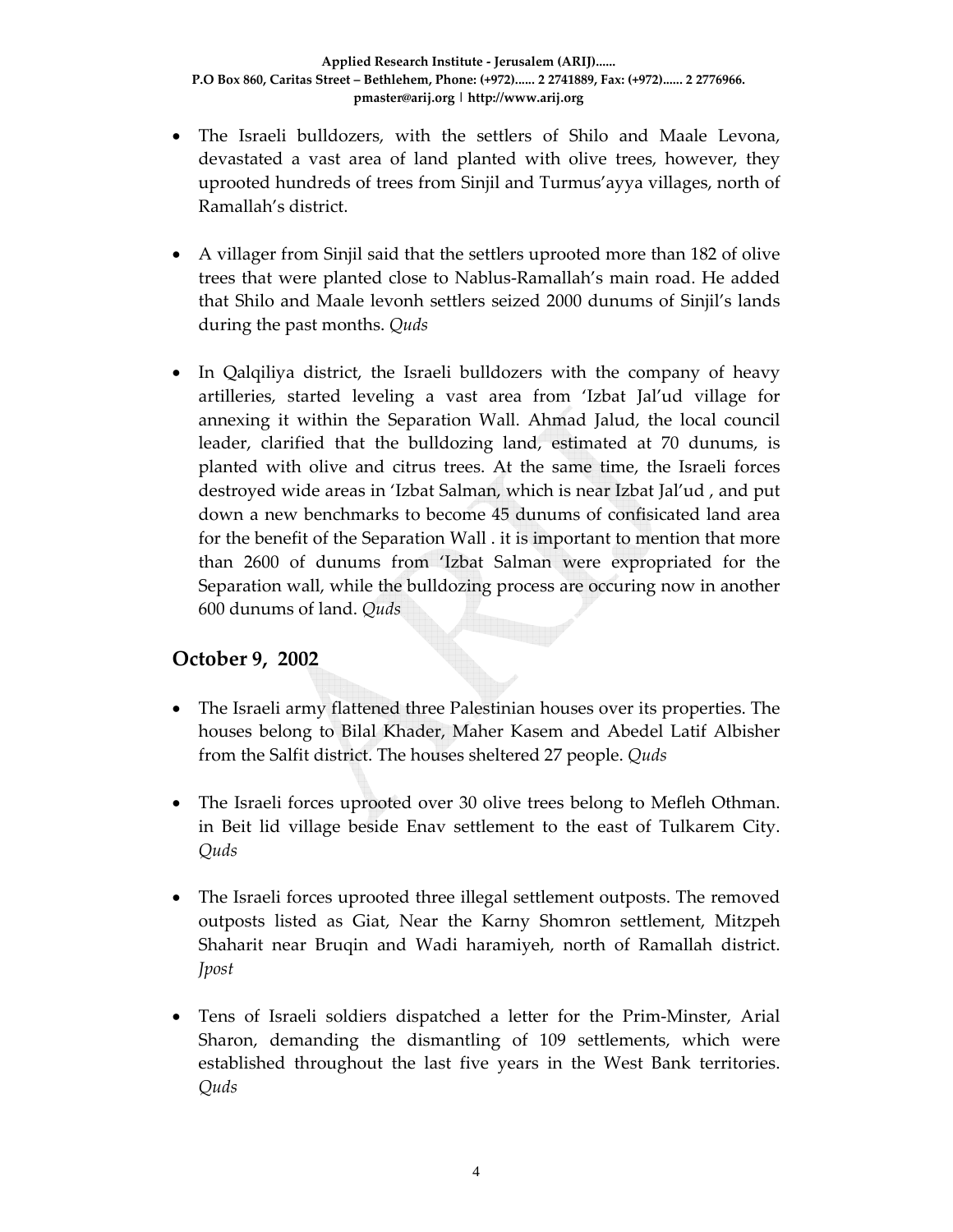# **October 10, 2002**

- In Hebron district, Israeli bulldozers destroyed 11 under contraction Palestinian houses, which lies in the areas of Qalqas, Al Sha'aba, and Jabal Al Ja'abra to the south and east of Hebron city, under the pretext of not having a building permits. The ownership of these houses belong to:
	- Raji, Naji, and Jawad El-Atrash from Qalqas neighborhood.
	- Hussin Id'abis, Adnan Abu Turky in the Al‐Sha'aba neighborhood.
	- The other demolished houses were belonging to al Ja'bari family*. Quds& Jadeeda*

## **October 11, 2002**

- Official Israeli sources mentioned that a new Israeli plan has taken place in the Jerusalem district aims to separate the Israeli people from the Palestinian people by dividing the main road between Jerusalem and Ramallah. *Quds*
- The Israeli forces dismantled 17 settlement outposts; sixteen of the 17 were uninhabited. The dismantled outposts include Giat, Maon Farm, Ein Horon, Wadi Haramiyah, and East Shvot Rachel, south Kiryat Arba, Hilltop 636 Itmar. South Enav, East Ofra, Central Bracha, North Kida, Beit El Hilltop 857, South Alon Moreh, Hilltop 574, West Avni Hefetz, South Karmi Tzur, and Zayit Agar. *Ha'aretz*

## **October 12, 2002**

• A group of Jewish settlers burned a vast area of olive fields that belongs to Al Mazra'a ash‐Sharqiya village and 'Eyyon el‐Haramiyeh area along Ramallah‐ Nablus main road. According to eyewitnesses, settlers from Ofra, which is established on the land of East and northeast Ramallah district, set fire to 200 dunums of land planted with olive trees. *Quds* 

#### **October 13, 2002**

• Tens of settlers set fire to a vast area of land cultivated with olive trees in Dura Al Qar', north of Ramallah district. The burned land estimated at 5 dunums. Moreover, in Jenin district the Israeli bulldozers uprooted scores of olive trees belong to a farmer from 'Anin village. *Quds*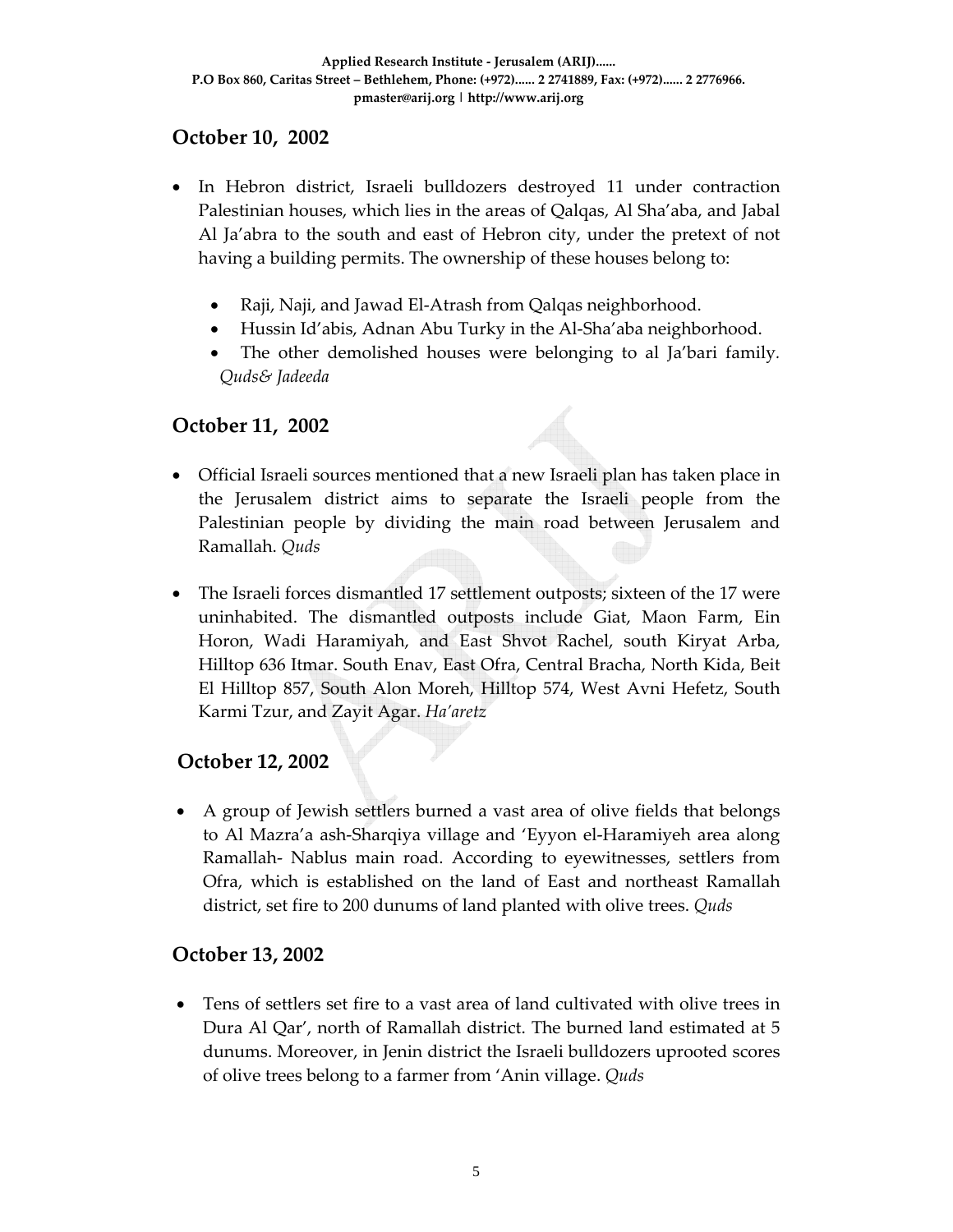• An Israeli Kenesset member, Uri Ariel, steeled into one of eight caravans in the "Metzbeh Assaf" outpost that lies adjacent to Beit El settlement in the West Bank, and dwelling about 50 of the settlers. *Quds*

# **October 14, 2002**

- The settlers of Maale Levona and Shilo, shot fire towards the farmers during the harvest of their olive trees in Sinjil village for the second consecutively day. In addition, they stole a number of olive packages. *Quds*
- The Israeli army brought a huge bulldozer for destroying tens of dunums and also uprooted hundreds of olive trees, which belongs to Khalif family from An Nabi Elyas village east of Qalqiliya district. *Quds*
- Israeli authorities put down benchmarks and signs near a number of Palestinian houses in preparation to demolish them for being set up besides the Separation Wall in Tura al Gharbiya, Tura ash‐Sharqiya and Dhaher al‐Malih, which lies to the south west of Jenin City. The following list is the houses owners name: *Quds*
	- Ibrahim Hassen Zeid
	- Hashem Zeid
	- Mouhamad Kabaha
	- Ali Adya.

## **October 15, 2002**

- In Qalqiliya district, the Israeli military vehicles uprooted more than 50 olive trees that belong to: Hussin Hamdan, Arif Salim, Taher Kadumi, from Jayyus village. The bulldozers leveled about 8 dunums from Azzun village, cultivated with olive and citrus trees, which belongs to Nawaf Radwan and his brother. *Quds*
- The Israeli forces demolished a house in Qabatiya village and warned five Palestinian house owners in Umm‐ar Rihan in Jenin district to demolish their houses under the pretext of building without permits. *Quds*

## **October 16, 2002**

• The Israeli forces leveled a house that belongs to Taleb Makhamreh in Yatta village in Hebron district. Meanwhile, a group of settlers commenced destroying and bulldozing tens of dunums from a land which belongs to Amur family, located 2‐kilometers south of Hagai settlement in Dura village in preparation to seize it. *Quds& Jadeeda*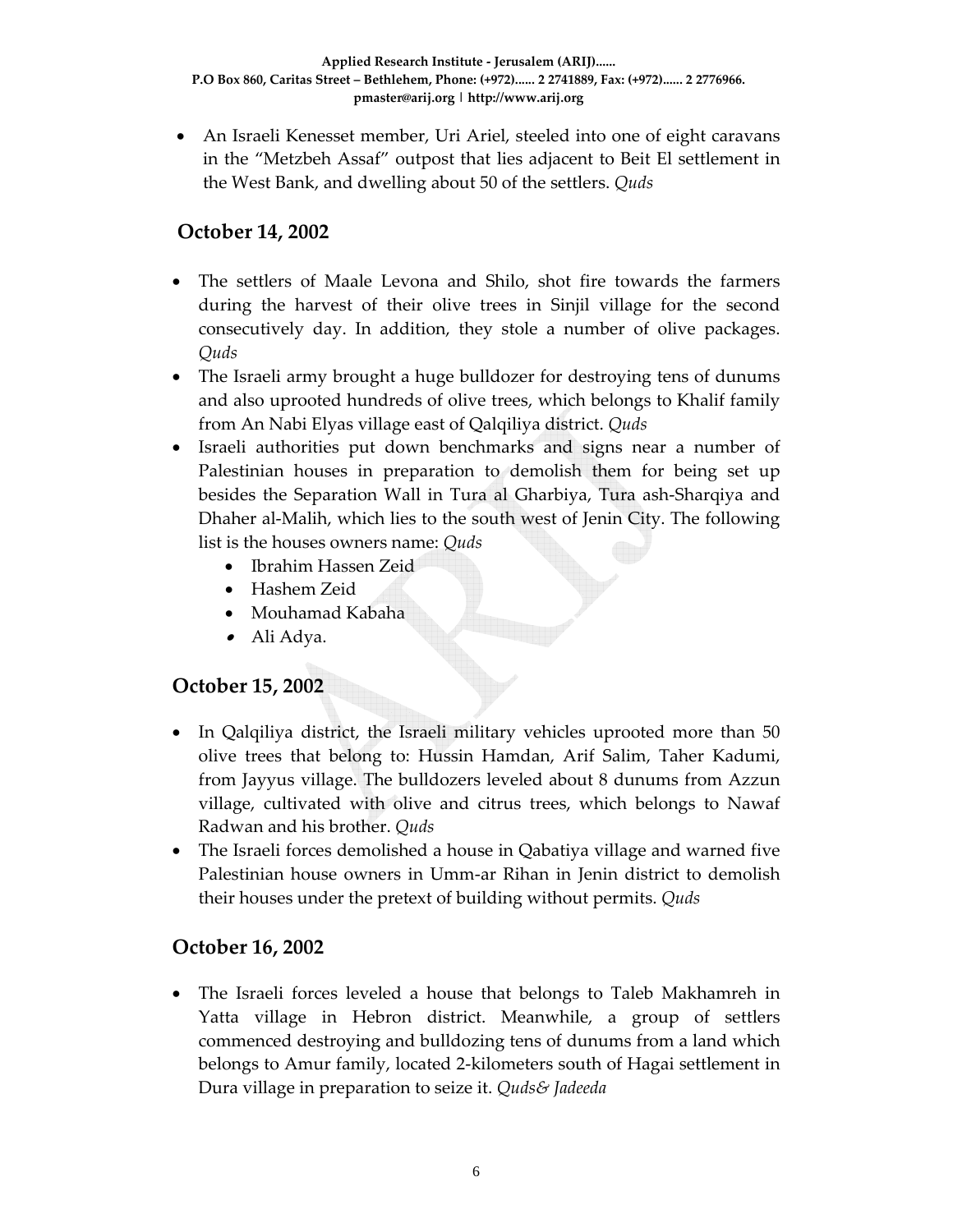• The Israeli forces started removing mobile houses from the site of Havat Gilad, an illegal settlement outpost, which is located in Nablus district. *Haaretz*

#### **October 17, 2002**

- In Tulkarem district, the Israeli forces demolished a water container that supplies Sameh Saqallah's land, which is located south of Far'un village. Also, the Israeli forces damaged and uprooted olive and palm trees in allegation of building the Separation Wall. On the other hand, they are constructing a 100‐meter wide road after the destruction of tens of dunums in K.Abu‐Mansur and Ar‐Rahawat villages. *Quds*
- *Peace now* reported that only 8 out of 106 settlement outposts established in the West Bank territories have been completely dismantled since 1996, The *Peace now* organization claimed that another 7 outposts have been partially taken down.
- Outposts that have been completely or partially removed, according to *Peace now*, includes: Givat hatank, Kiryat Arba drom, Migdal Oz Ma'arav, havat Maon, Psagot Mizrah, Havat Gilad.

#### **October 18, 2002**

• Efrat's settlers uprooted 50 olive trees that belong to Mahmoud Salah in Al Khader village in Bethlehem district. In addition to, the Israeli forces confiscated 3 Dunums of agricultural land and transformed them into a military site. The land belongs to Mahmoud Elahmad and lies in Rummana village to the west of Jenin city. *Quds* 

## **October 20, 2002**

• According to eyewitnesses in Jayyus village, Israeli bulldozers uprooted and destroyed more than 150 olive trees that belong to Jaser Salim and Hasan Beyda. Meanwhile, the Israeli forces bulldozed tens of Dunums from an agricultural land extend between 'Izbat Salman and 'Izbat Jalud in Qalqiliya district for establishing the Separation Wall. *Quds* 

#### **October 21, 2002**

• The Israeli army bombed a house, belongs to Rafiq Abu Rub from Qabatiya village in Jenin district. *Quds*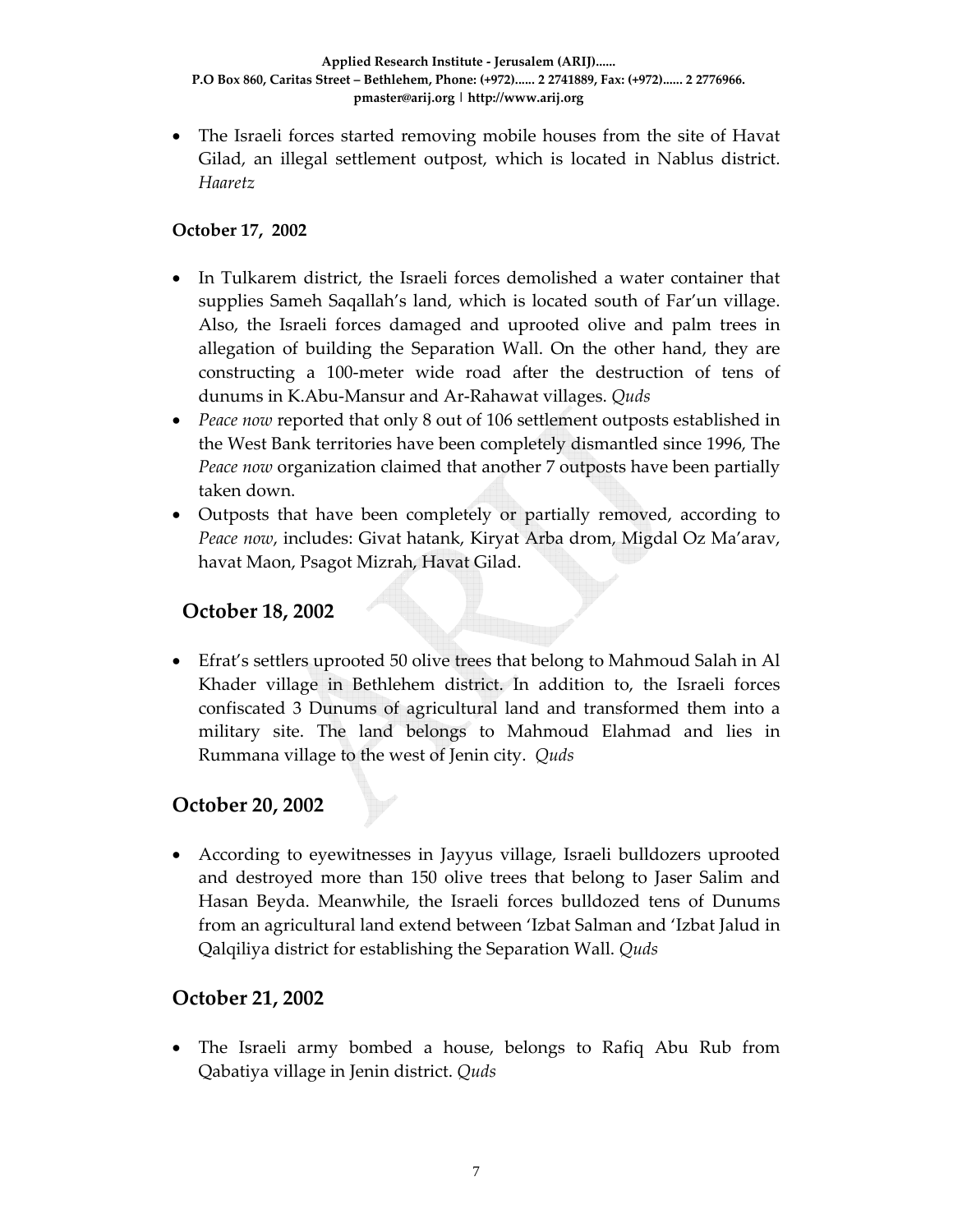• A number of settlers form Maale Levona, which established to the east of Ramallah city, attacked Turmus'ayya's villagers and prevented them from picking their olives by setting fire at the fields and the vehicles. Turmus'ayya's harassment was after a continues attacks executed on Sinjil, Al‐Mazra'a ash Sharqiya and Al Lubban ash Sharqiya by Shilo and Maale Levona settlers in an attempt to confiscate 9 dunums from their land. On the other hand, the villagers of Al Mazra'a Al‐Gharbiya confronted the Israeli bulldozers, which were levelling their land to expand Talmon and Givat Horish settlers (established on Al Mazra'a Al‐ Gharbiya and Al Janiya lands). *Jadeeda* 

## **October 22, 2002**

- In Bethlehem district a number of settlers attacked a group of foreign volunteers with Palestinian farmers, when they were picking the olive harvest in their fields near Tekoa settlement, which established on Tuqu village land. Moreover, the Israeli bulldozers uprooted 400 olive trees in the same area. *Quds*
- The Israeli Supreme Court informed that the Israeli defence Minster, Binyamin Ben Elazar, gave building permission to the settlers in Hebron district to construct 16 housing units in Tel‐Rumida settlement. *Quds*
- The Israeli Defence Minster, Binyamin Ben Elazer, announced his intend to endorse on another 300 kilometres as an additional part to the Separation Wall. *Quds*
- To the east of Nablus city, the Israeli soldiers demolished a house that belongs to Ibrahim Naji martyr's house in Balata camp. Meanwhile, in Salem village, the Israeli forces demolished another house that belongs to Mahmoud Abu Hajar. *Quds*
- Furthermore, in Hebron district, the Israeli forces razed two houses in Ad Deirat and Ar Rifa'iyya villages, which are located to the east of Yatta village, under the pretext of not having building permits. Muhamad El‐ Amur and Salem El‐Hawil own the houses. Also, the Israeli authorities warned another 15 houses and an infirmary of having the same fate. *Quds& Jadeeda*

## **October 23, 2002**

• The Israeli soldiers bombed a house that belongs to the martyr Shadi Alnejmi from 'Ein Beit el‐Ma Camp in Nablus district. Meanwhile, in Tulkarem district, the Israeli forces demolished 2 houses in Ar‐Ras and 'Izbat Shufa villages under the pretext that the two houses are so closed to the Separation Wall. *Quds*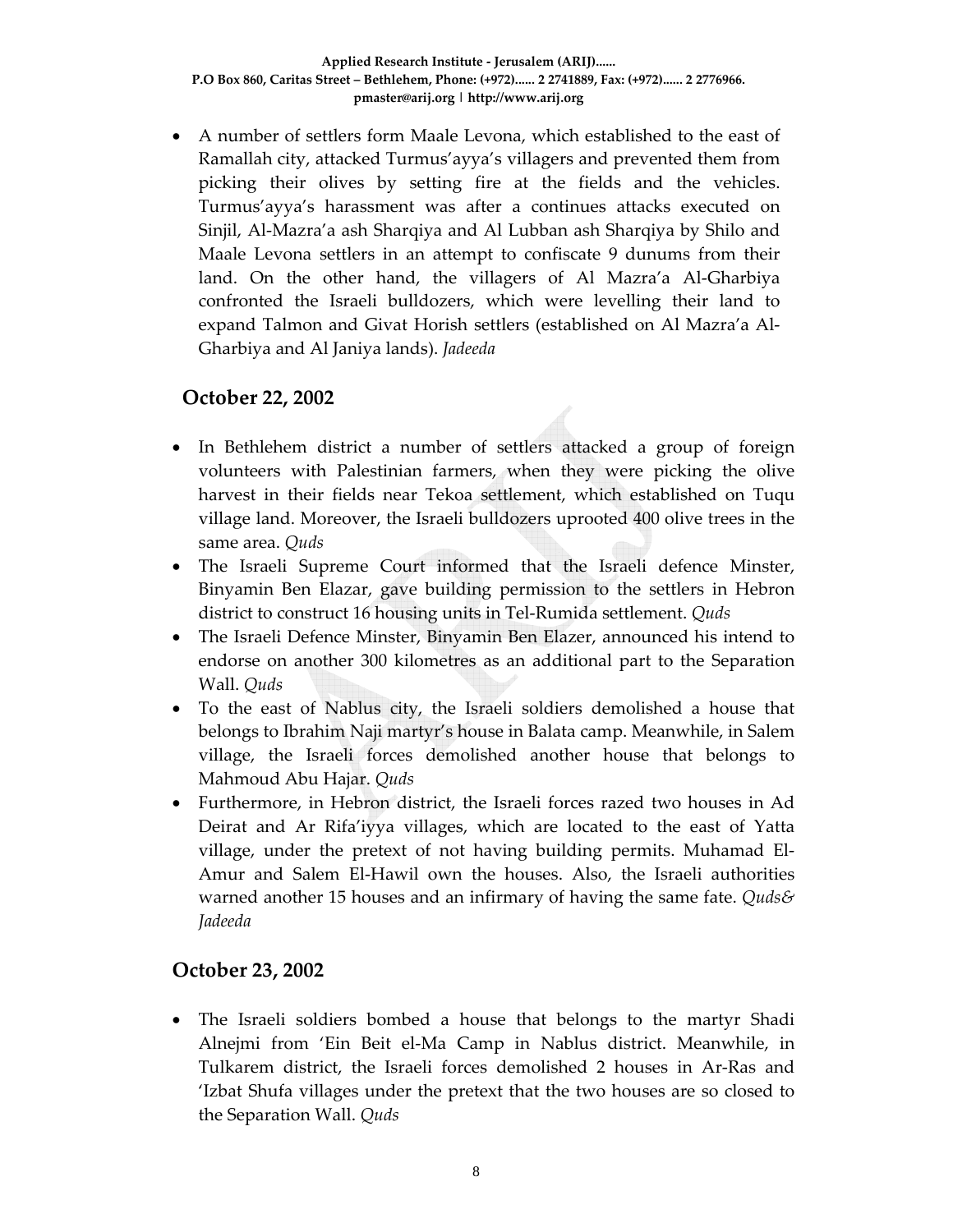- The Israeli forces delivered demolition warnings to three houses owned by brothers from Al Khader village in Bethlehem district. *Quds*
- The Israeli forces demolished a pool for collective water, its capacity 450 cubic meters, which belongs to Saber Hamad in 'Izbat Shufa village in Tulkarem district. *Quds*
- In Jericho district, the local council leader of Al Jiftlik village said that the Israeli bulldozers demolished 16 houses and leaving the following families homeless: Saed Idamin, Mohamad Al Masri, Zahrah Masaid, Zidan Anuz, Musa Ahmad, Fauaz Anuz, Mohamad ahmad, and Awad Masaied.
- In addition, the Israeli bulldozers leveled more than 2 dunums from the nursery of Met'ab Edahdur, as well as 3 commercial stores and 6 farm animals. *Quds*
- In Qalqilyah district, The Israeli forces started bulldozing tens of dunums, which belong to Abed Elrahim Jada' and Jamal Al‐Kasim, from the southern part of Habla's village for the establishment of the Separation Wall. Moreover, the Israeli bulldozers continued the uprooting and destroying of hundreds of dunums from the lands of Jayyus and 'Izbat Salman villages. *Quds*

# **October 24, 2002**

- In Bethlehem district, the Israeli bulldozers started destruction an agricultural land in Janata village that is located to the south east of Bethlehem city. The land bulldozing process aimed to open a 6‐kilometre road, which extends to another road. The construction has started a couple of months ago. *Quds*
- The Israeli forces razed parts of a house that lies in Husan village in Bethlehem district, under the pretext of not having a building permit. The house belongs to Muhamad Sabatin,. *Quds*
- The Israeli forces began establishing a 400-meter wide fence on a 2 dunums of villagers' land east and northeast of Qalandiya Israeli checkpoint, which separates Jerusalem‐Ramallah road. *Quds*
- The Israeli bulldozers demolished 4 houses and 480-m<sup>2</sup> farm in addition to a water well in Beit Hanina town to the north of Jerusalem city, under the pretext of not having building permits. The houses belong to Izedin Abu Nijma, Ibrahim Iwada, Mouhamad Abu Irmilah, and Faiza El‐Nashashibi. *Quds*

## **October 25, 2002**

• The municipality of Aqraba city issued that thousands of dunums are threatened in the area, which extend from the west of 'Awarta, passing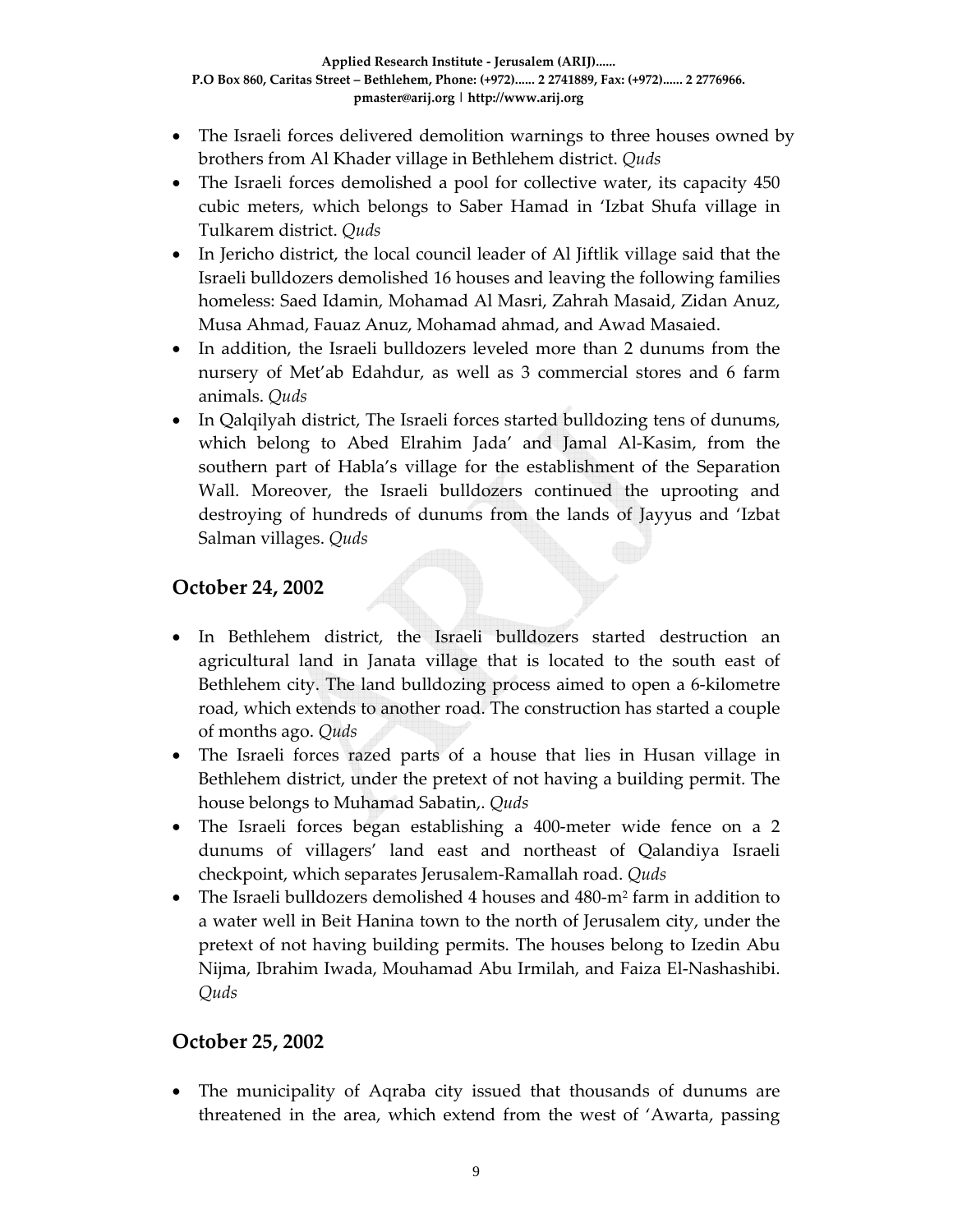through Aqraba land reaching Beit Furik and Yanun villages in Nablus district. *Quds* 

#### **October 26, 2002**

- The Israeli army seized 2 Palestinian houses in Hebron city. On the other hand, the Israeli soldiers set up 3 military points on the roofs of the villagers' houses. *Quds*
- The Israeli organization for human rights " B'Tselem" revealed that 140 head of goats were killed, after eating poisonous herbs, which were spread over the ground of Arab el Rafayda area in Bethlehem district by Tekoa settlers. *Quds*

# **October 27, 2002**

- The Israeli forces bulldozed and annexed thousands of dunums from Qalqliya's land for erecting the Separation Wall. *Quds*
- An Israeli newspaper mentioned that the Israeli army is digging trenches in many different places around Jenin and Nablus districts. *Quds*

## **October 28, 2002**

- The Israeli army demolished 4 Palestinian houses in Jenin district. According to local Palestinian sources the Israeli forces demolished a 2‐flat house owned by Palestinian detainee Abdulkarim Abu Owais.
- In Jenin refugee camp the Israeli army demolished 2 houses owned by Ali Alsafouri, by placing explosive devices around the houses. Also, they demolished the house of Fouzi Hasaneen*. Quds*
- Tappuah's settlers continued harassing the olive pickers by beating up a number of Palestinian in Salfit district*. Quds*
- Israeli forces and heavy vehicles continued erecting the Separation Wall in the southern villages' land of Tulkarem district, beginning at Far'un's land and ending in Kafr Sur village. *Quds*
- Official Israeli sources said that 1,9 Pillion Shekel (NIS) from the 2003 Israeli's budget slated for the Jewish settlements in the West Bank. These are the main clauses through which the Israeli government is transferring money to the settlements:
	- Israeli Lands Administration‐172.4 NIS million to finance land expropriations in the Har Homa area.
	- Transportaion roads under construction will cost NIS 2 billion.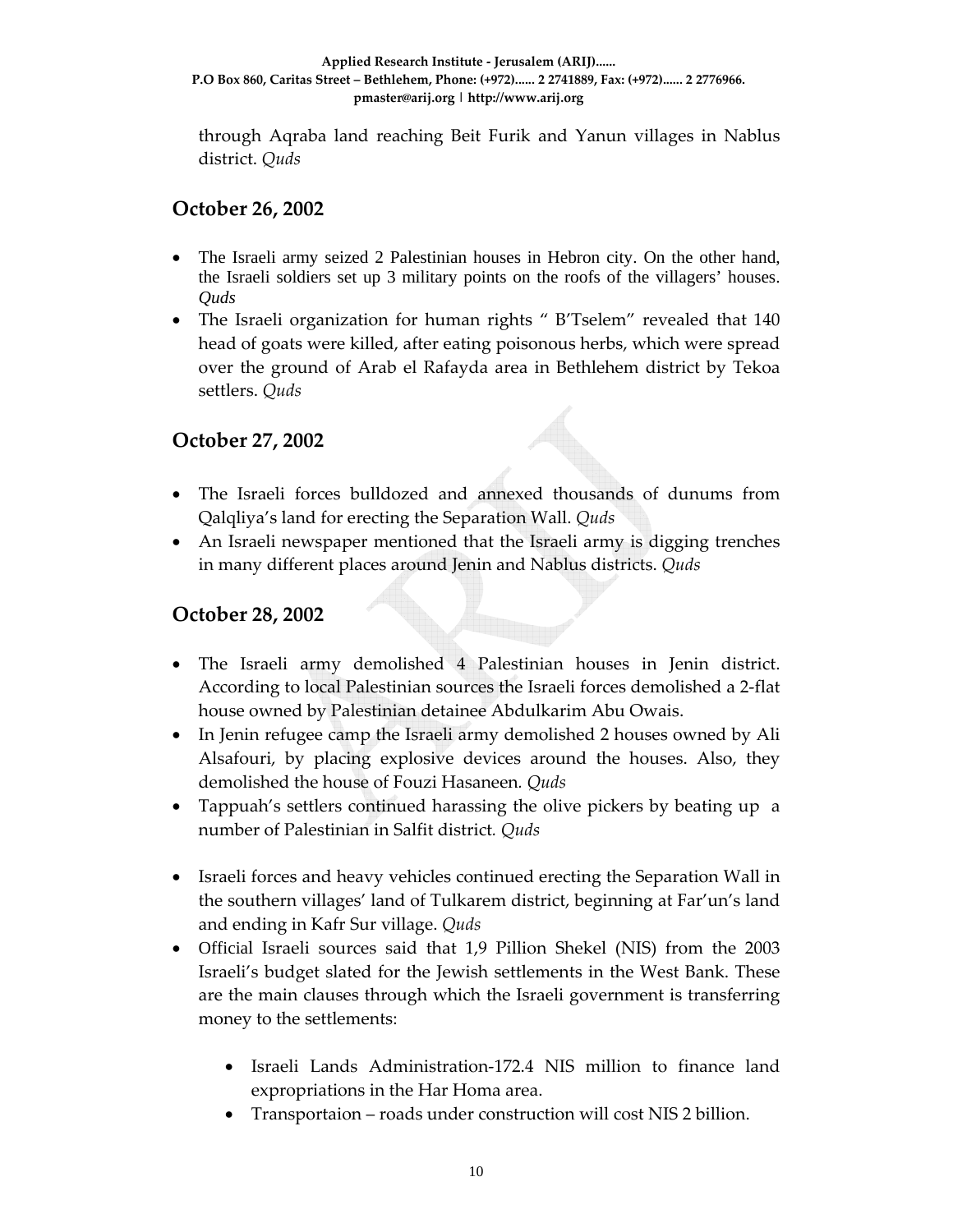- Defence- Money for four bypass roads: the Zatara and Yabad bypass roads, the Keidar‐ Maale Adumum road, and the Nilli‐ Ofraim road.the budgut total for the bypass road NIS 288 million.
- Construction and Housing construction in Maale Adummim at a cost of NIS 21.1 million. And others funding the private security company for the settlers in Silwan, Ras Al Amud and the Muslim Quarter of Jerusalem's old city.

In addition to the other sections like industry, agriculture, religious affairs, education and culture, national infrastructure, income tax, and local authorities. *Haaretz & Quds*

#### **October 29, 2002**

- The Israeli soldiers' demolished 2 houses belong to Ahmad Mousa and Abu Hadid Adamge in Jenin refugee camp. *Quds*
- The Israeli authorities started a surveying process to some separate areas located between Ramallah district and Jerusalem district where the separate fence passes through. As well as the Israeli bulldozers accompanied by Israeli forces levelled the villagers' land, which lies to the north of Ar‐Ram, and also near Qalandyia check point where quarries are located. *Quds*
- Binyamin Ben El-Azar, the Israeli defence Minster, and Afrayim Seneh, the transportation Minster, ordered the Israeli Airport Authorities to begin installing five border‐passages near the Green Line with the West Bank. The border‐Passages will be established in the Following Areas:
	- 1. Al Jalama north Jenin
	- 2. At‐Tayba at the center of the green line
	- 3. Tarqumiya village, north‐west Hebron
	- 4. Qalandiya area, north Jerusalem
	- 5. In the Eastern‐Ring road around Jerusalem

## **October 31, 2002**

• The Israeli forces blew up 5 Palestinian houses in Jenin district. The houses belong to Hussam Altubasi, Darwish Abu Elhaija, Mouhamad Swatat and Moustafa Saida. *Quds*